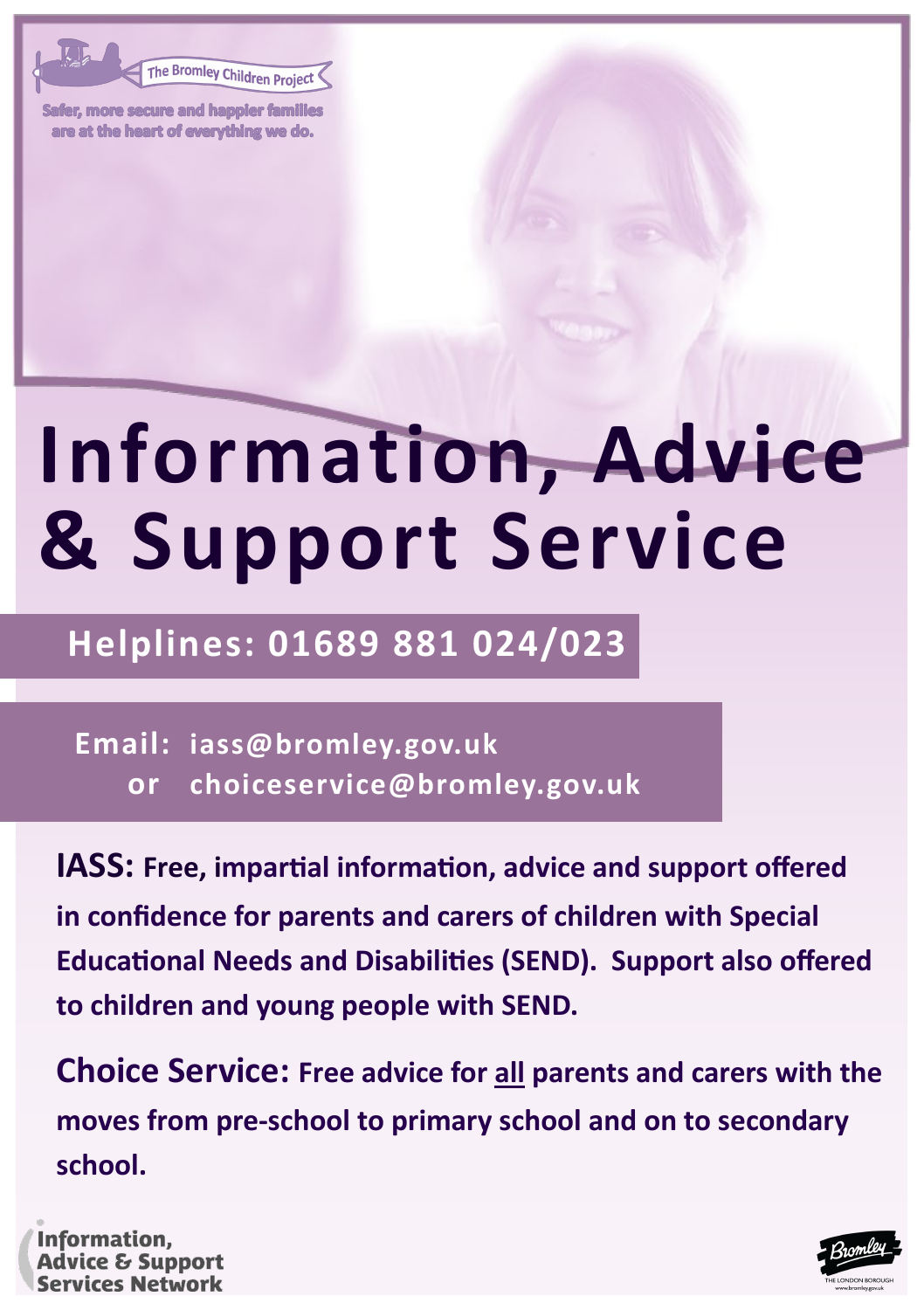If you have concerns about your child's special educational needs we can provide free, impartial information, advice and support in confidence. If you have concerns about a young person or are a young person with concerns around SEND, we can also offer you this service.

We offer support from birth to 25 years old:

- **→** *Early Years: 0 - 4*
- **→** *Primary: 4 - 11*
- **→** *Secondary: 11 - 16*
- **→** *Post 16: 16 - 25*

#### Our services:

- *Helpline and email support (phone lines are open between 9.30am and 4pm)*
- *Meetings in a local Children & Family Centres to discuss difficulties*
- *Independent Parental Supporter (IPS) assistance at meetings*
- *Help communicating with professionals (letter writing, emails, phone calls)*
- *Support to achieve positive outcomes at meetings and reviews about your child*
- *Help understanding reports by professionals*
- *Advice on SEN systems, procedures , processes and systems*
- *Guidance on Statements of SEN and Education Health & Care Plans (EHCPs)*
- *Mediation at all stages with schools and the Local Authority*
- *Information on Health and Social Care policies and procedures*
- *Support with the transition between each educational stage*
- *Support and advice with Post 16 options*
- *Support with SEND Tribunals*
- *SEN focussed workshops and sessions at Children & Family Centres*
- *Signposting to other support services*
- *Website (limited information available)*
- *Information leaflets (limited information available)*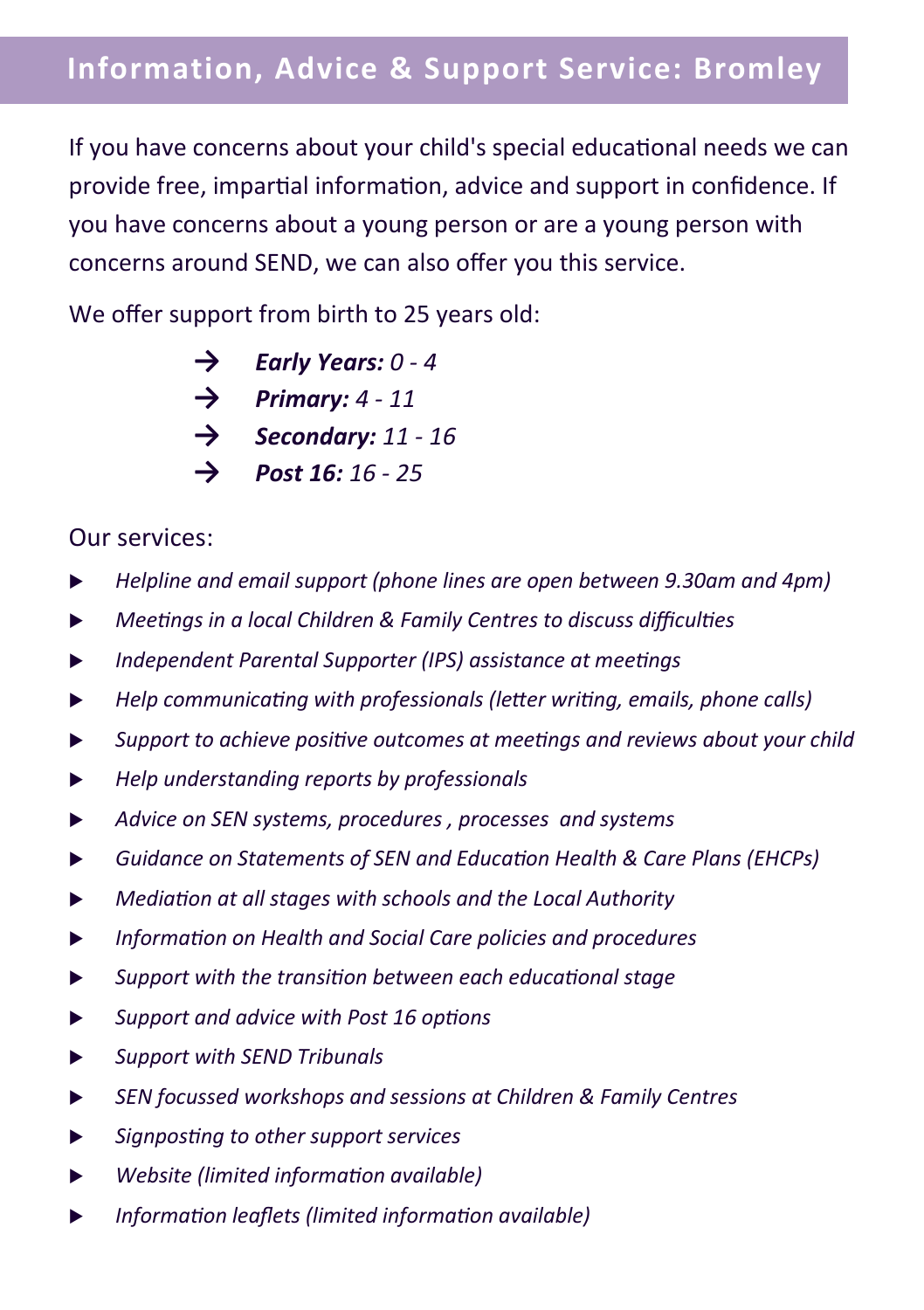#### **Independent Parental Supporters**

#### **An Independent Parental Supporter (IPS) is a volunteer who has completed training provided by the Information Advice and Support Service (IASS).**

→ An IPS can accompany you to meetings with professionals e.g. school or Local Authority to support mediation.

→ An IPS can also meet with you at any of the six children and family centres across the Borough to talk through any difficulties.

*NB: IPS support is subject to volunteer availability at the time of the request.*

## **Choice Service**

#### **We offer support with making a realistic and informed decision about your preferred choice of school including:**

- **→** Telephone helpline and email support *(phone lines are open between 9.30am and 4pm)*
- **→** Individual meetings at local Children & Family Centres
- **→** Help with understanding the school admissions process
- **→** Guidance on admissions policies for specific schools
- **→** Advice about applying for a school place
- **→** Assistance with completing the Common Application Form
- **→** Help with supplementary forms
- **→** Support preparing an admissions appeal